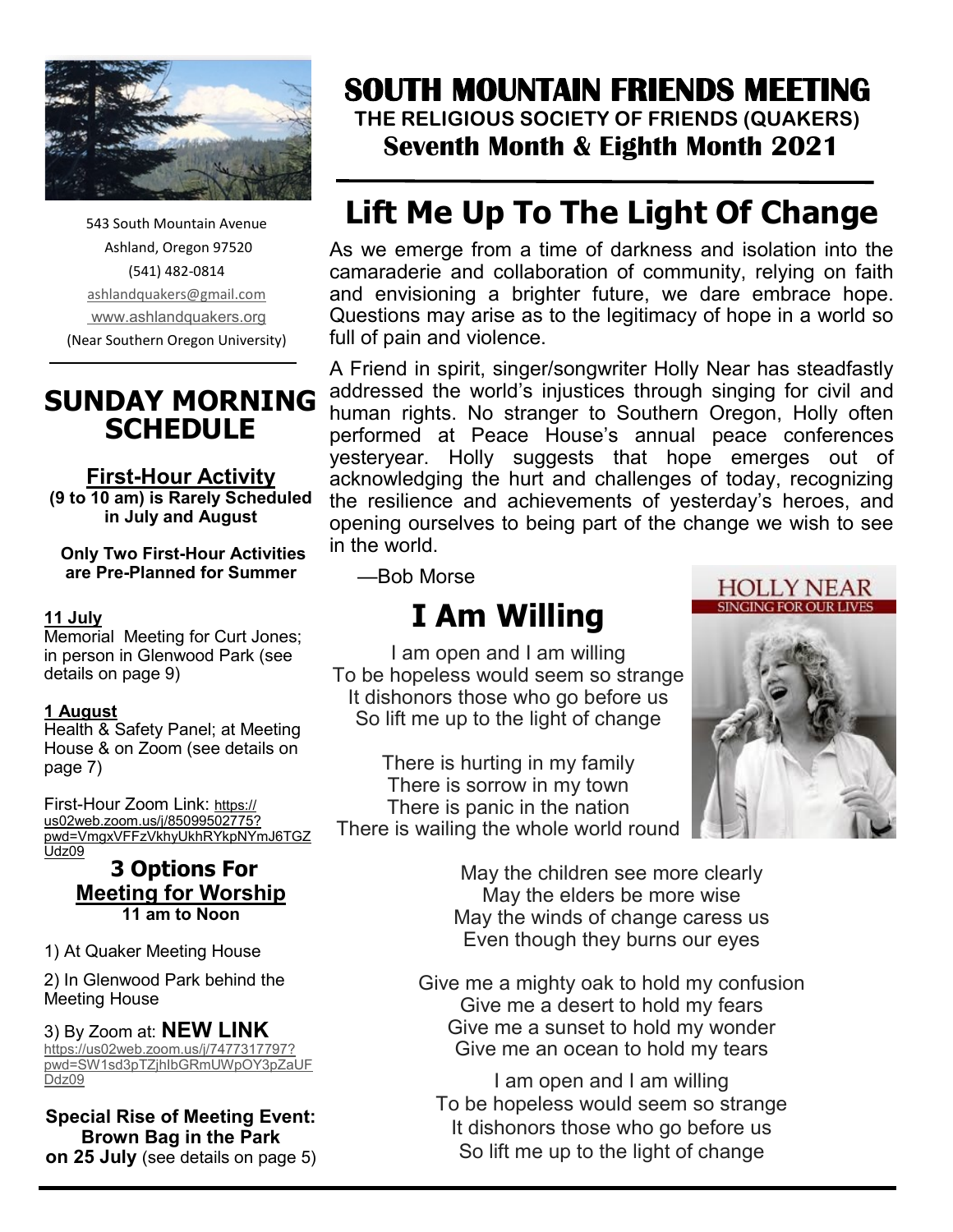

## **Advices & Queries on Participation in the Life of the Meeting**

When meeting for worship holds a central place in our life, regular and punctual attendance follows. Friends hold in the Light those who are unable to participate fully in the life of the meeting.

We contribute to the life of the meeting in many ways: attending meeting for business, committee service, offering and accepting spiritual support, and praying for the spiritual

strength and health of the meeting. Contributing our time and resources makes our love visible.

Friends are encouraged to consider what gifts of service we are led to provide and how we may grow through this service. We also uphold others in their service.

We consider carefully the needs of our local meetings and wider Quaker work and the level of financial support we can bring to them.

We encourage attenders to become acquainted with Friends ways and to participate in the meeting community. We encourage attenders to apply for membership when it is evident that the meeting has become their spiritual home.

*Do we each take an active part in the life of our meeting? In what ways do we grow by participating in the life of the meeting?* 

*How has our group grown together through its activities? Do we bring together groups across generations in a loving community?* 

*Do we provide youth with responsible opportunities and encouragement to participate in meeting life and structure?* 

*Do we express our skills and gifts in service to the meeting and to the Spirit? Do we recognize and support others in doing so?* 

> *Do we visit one another in our homes, and keep in touch with distant members?*

*How do we welcome and involve newcomers?*

*How do we encourage attenders from all ethnicities, backgrounds, and faith perspectives to share in the life of the meeting? Do we urge them to consider membership when they are ready?*

*How does God speak to each of us through relationship to the meeting?*



**—Robert Barclay, 1676**

**redeemed.** 

**When I was sixteen and first came to Quakers, I felt so much that I kept coming back. And I began to understand that Quakerism is cumulative. The more you enter into the silence and the stillness, the more that you ask to be washed in the Light, the more that you participate, the more you begin to understand that there is ground opening up beneath you that is larger and deeper than you first imagined. —John Calvi, 2009**

**convincement of my understanding thereby, came I to receive and bear witness of the Truth, but by being secretly reached by the Life. For when I came into the silent assemblies of God's people, I felt a secret power among them which touched my heart; and as I gave way unto it I found the evil weakening in me and the good raised up and so I became thus knit and united unto them, hungering more and more after the increase of this power and life, whereby I might feel myself perfectly** 

**Not by strength of arguments or by a particular disquisition of each doctrine and**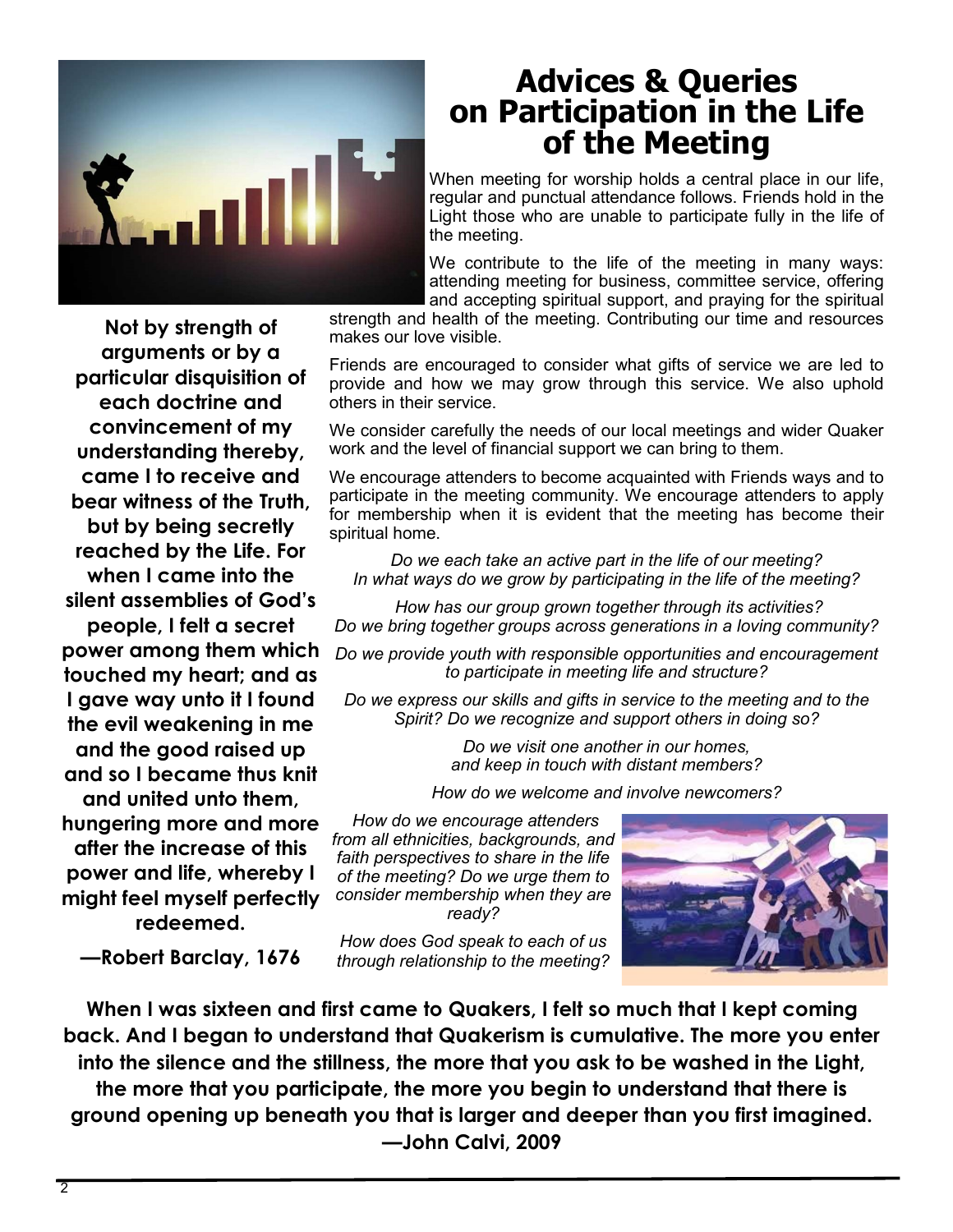# **Meeting for Business 20 June 21**

Friends Present: Bill Ashworth, Melody Ashworth, Beth Aspedon, Terri Brain, Valeria Breiten, Ken Deveney, K Hering, Elizabeth Hallett, Andra Hollenbeck, Gizelle Luccio, Bob Morse, Alex Reid, Herb Rothschild, Adam Thompson

**Centering Worship** Now there are varieties of gifts, but the same Spirit; and there are varieties of service, but the same Light: and there are varieties of activities, but it is the same Light who empowers them all in everyone. To each is given the manifestation of the Spirit **Ministry & Counsel** Melody for the common good. 1 Corinthians 12:4-11

#### **Minutes**

**2021.6.1 Friends approved minutes for the 18 April 2021 Meeting for Business. 2021.6.2 Minutes for the 16 May 2021 Meeting for Business were approved as well.**

**Treasurer** Expenses exceeded revenues in May and for the year to date. However, donations have increased in June. A question about reserving additional parking spaces at SOU for those renting Meeting House rooms is under discussion.

**2021.6.3 Friends approved the Finance Committee's proposed budget for FY 21-22 as revised.**

**Friendship & Hospitality** In response to F&H's request for input, Friends suggested 1) setting a date for a brown bag lunch in the park, 2) serving refreshments for the Curt Jones Memorial, and 3) socializing in the park after Worship without food until we can again worship together as a full Meeting indoors.

Ashworth and Ken Deveney have joined M&C for the current term. Those interested in a silent retreat at Gold Hill this summer and/or willing to assist with the Fall Retreat on "Who Are We as a Meeting?" should notify a member of M&C. The Curt Jones Memorial will take place first hour on the second Sunday next month. In response to the recent threshing session on COVID, wearing masks to Meeting is now 'preferred" rather "than "required." M&C will appoint a held August 6. person to keep current on COVID safety guidelines and to be the person to communicate these guidelines during COVID discussions.

**2021.6.4 Friends approved buying a laptop and continuing hybrid Meetings for the present. 2021.6.5 Friends approved holding a first hour presentation to discuss COVID safety concerns.**

**Nominating** In addition to appointing two more members to M&C, Nom Com recommends creating a resource list of equipment and technicians, to be updated annually.

**Joint Committee** Energy efficient light bulbs have been installed and rental guidelines established. Questions about sharing zoom equipment with those renting Meeting House space have been referred to Joint Committee.

**Peace & Social Concerns** called the President to protest construction of the Enbridge Line 3 pipeline. Some committee members are currently planning the annual Hiroshima Memorial to be

Respectfully submitted, Andra Hollenbeck, Co-Presiding Clerk Alex Reid, Recording Clerk

# **Follow-Up: Future of Quaker Worship at SMFM**

Ministry & Counsel is continuing to season this topic and would like input from ALL participants of South Mountain Friends Meeting whether or not you are currently engaged in the Zoom or Hybrid Worship, or First-Hour gatherings. To this end we are seeking input from **all** who have been involved (at one time or another) with South Mountain Friends Meeting. Please consider the following queries and share your thoughts with us as we seek our way forward!

*Thank you to those who have responded thus far. A summary of responses is provided on page 5 which may spark some thoughts from those who have yet to write.*

- 1. What would support you in participating in the life of South Mountain Friends Meeting?
- 2. What needs to be in place for you to be able to rejoin SMFM (for Worship, First Hour, or other activities)?

3. Do you have any specific safety concerns that we need to be aware of as we discern way forward as a Meeting?

Please send your written response to one (or [all\)](mailto:Gizelle3421@yahoo.com;steveradcliffe@peak.org;ashworth080142@gmail.com;popsiclese@yahoo.com;kenndev@yahoo.com;ashworthmelody@gmail.com) of the members of Ministry & Counsel: [Gizelle Luccio,](mailto:Gizelle3421@yahoo.com) [Steve](mailto:steveradcliffe@peak.org)  [Radcliffe,](mailto:steveradcliffe@peak.org) [Bill Ashworth,](mailto:ashworth080142@gmail.com) [Melody Ashworth,](mailto:ashworthmelody@gmail.com) [Ken Deveney,](mailto:kenndev@yahoo.com) or [Jim Phillips.](mailto:popsiclese@yahoo.com)

—Gizelle Luccio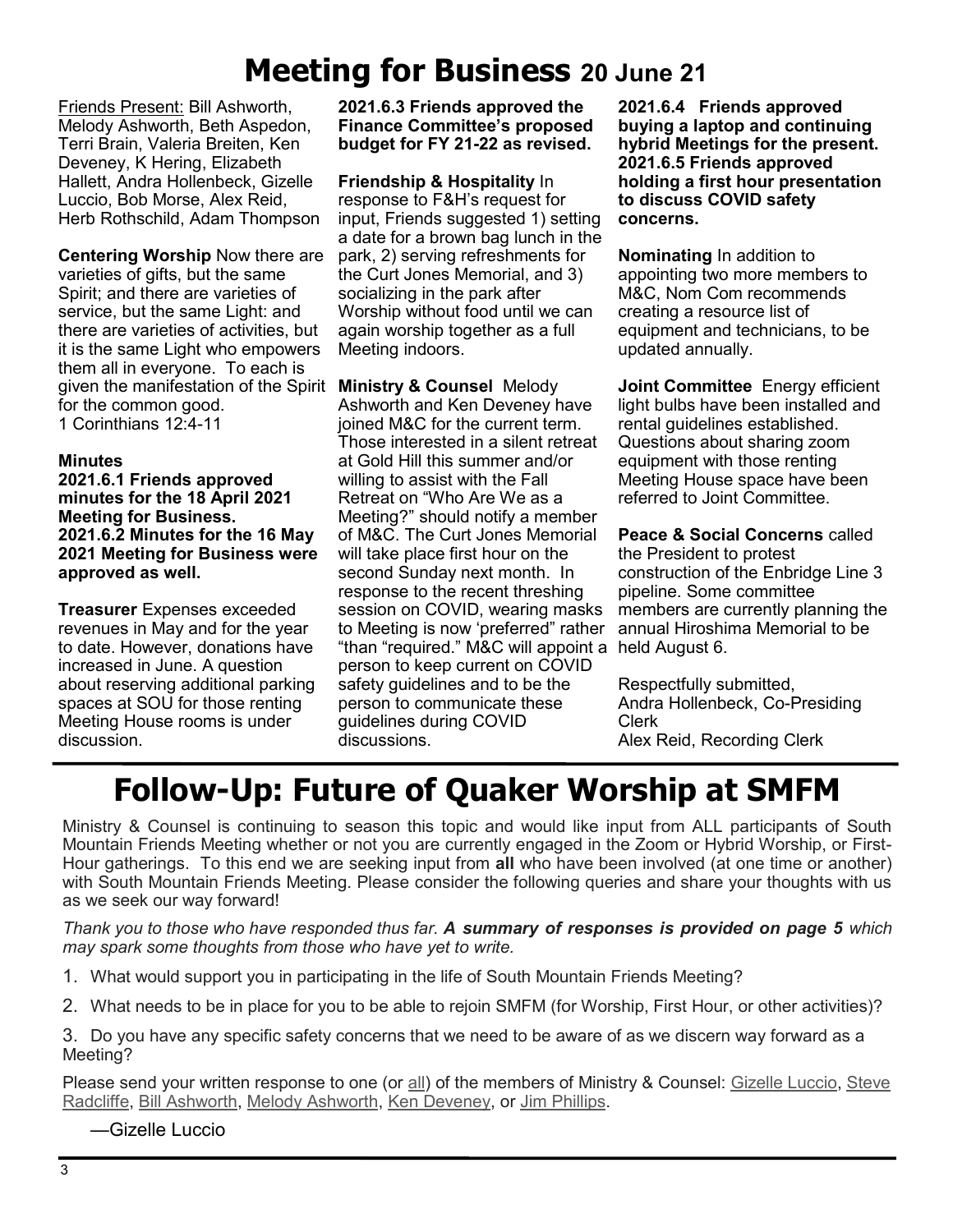### **US System of Subordination Casts Shadow Abroad**



In her 2020 book *Caste,* Isabel Wilkerson argues that the social constructs of race and caste are not synonyms, but that they "can and do coexist in the same culture and serve to reinforce each other. Race, in the United States, is the visible agent of the unseen force of caste. Caste is the bones, race the skin."

By communicating a fact of which readers may not be aware—that the Nazis used the US's caste system as inspiration for their own—Wilkerson's book *Caste* illustrates the undeniability and severity of the US's casteism. This research suggests that caste is a global problem because the brutality of one caste system can inspire another that is equally—or even more—brutal.

In the late spring of 1934, a committee of Nazi bureaucrats met to draft the Nuremberg Laws—a legal framework for the Aryan nation they hoped to create. In order to do so, the Nazis turned to the caste system in the United States, determined to glean what they could from its strictness in guarding its ruling white citizenry and its longevity. The Nazis wanted to quickly and efficiently institute plans for racial separation and purity, and they turned to the US for a blueprint. Based on piece of American literature, the Nazis coined the term *Untermensch*, or subhuman, to refer to those they would place in the subordinate caste: its Jewish citizens, along with other minority groups.

[Hitler](https://www.litcharts.com/lit/caste/characters/adolf-hitler) had long studied the US from afar, and he believed it was a successful nation because of its [Aryan](https://www.litcharts.com/lit/caste/terms/aryan) stock. He admired how the US had decimated its indigenous population and how the country subjugated its subordinate caste through lynchings. Hitler knew that Americans were perpetuating mass death, yet he idolized their robust innocence in the face of heinous crimes.



[Hitler](https://www.litcharts.com/lit/caste/characters/adolf-hitler) rose to power as an outside agitator, and by the time he and his party secured control of the country, there was little anyone belonging to the old guard

could do. The Nazis set to scapegoating Jewish people for the loss of World War I, since the Jews were seen as dominant in banking and finance in Germany in the first decades of the 20th century. By convincing ordinary Germans that Jewish people didn't deserve the wealth they'd come to possess, the Nazis began a campaign of mockery and intimidation against the caste they'd decided would be subordinate. Turning to US race laws for guidance as to how to separate German Jews from other German citizens, many Nazi officials believed the US's segregation laws were too extreme.

The Nazis proceeded with creating legal definitions for Jews and Aryans and preventing intermarriage between the two groups. Some in attendance at the drafting of the Nuremberg Laws suggested making intermarriage punishable by law, as the Americans had; others insisted that doing so would be too harsh. In spite of many in attendance believing that American miscegenation (or race-mixing) laws were primitive, the Nazis continued debating which measures were acceptable and which were too radical for their purposes.

By September of 1935, [Hitler](https://www.litcharts.com/lit/caste/characters/adolf-hitler) would announce the Blood Laws—laws that defined what counted a person as a Jew. From there, the Nazis continued making their Laws for the Protection of German Blood and German Honor more and more stringent. Yet even the Nazis, who defined a Jew as a person with three or more Jewish grandparents or as a person who had married a Jew, felt that the Americans' rule about categorizing "an American man or woman who has even a drop of Negro blood in their veins" as Black was too extreme.

The US provided a prototype for the kinds of laws and restrictions the Nazis wanted to enforce. The Nazis chose to replicate much of the severity of the US's caste system, as well as the country's total denial that a caste system even existed.

#### PS: An anecdote from *Caste*:

*When America was fighting in World War II, the public school district in Columbus, Ohio, held an essay contest, challenging students to consider the question, "What to do with Hitler after the War?" It was 1944, the same year that a black boy was forced to jump to his death, in front of his stricken father, over the Christmas card the boy had sent to a white girl at work. In that atmosphere, a sixteen-year-old African-American girl thought about what should befall Hitler. She won the essay contest with a single sentence: "Put him in a black skin and let him live the rest of his life in America."* 

—Bob Morse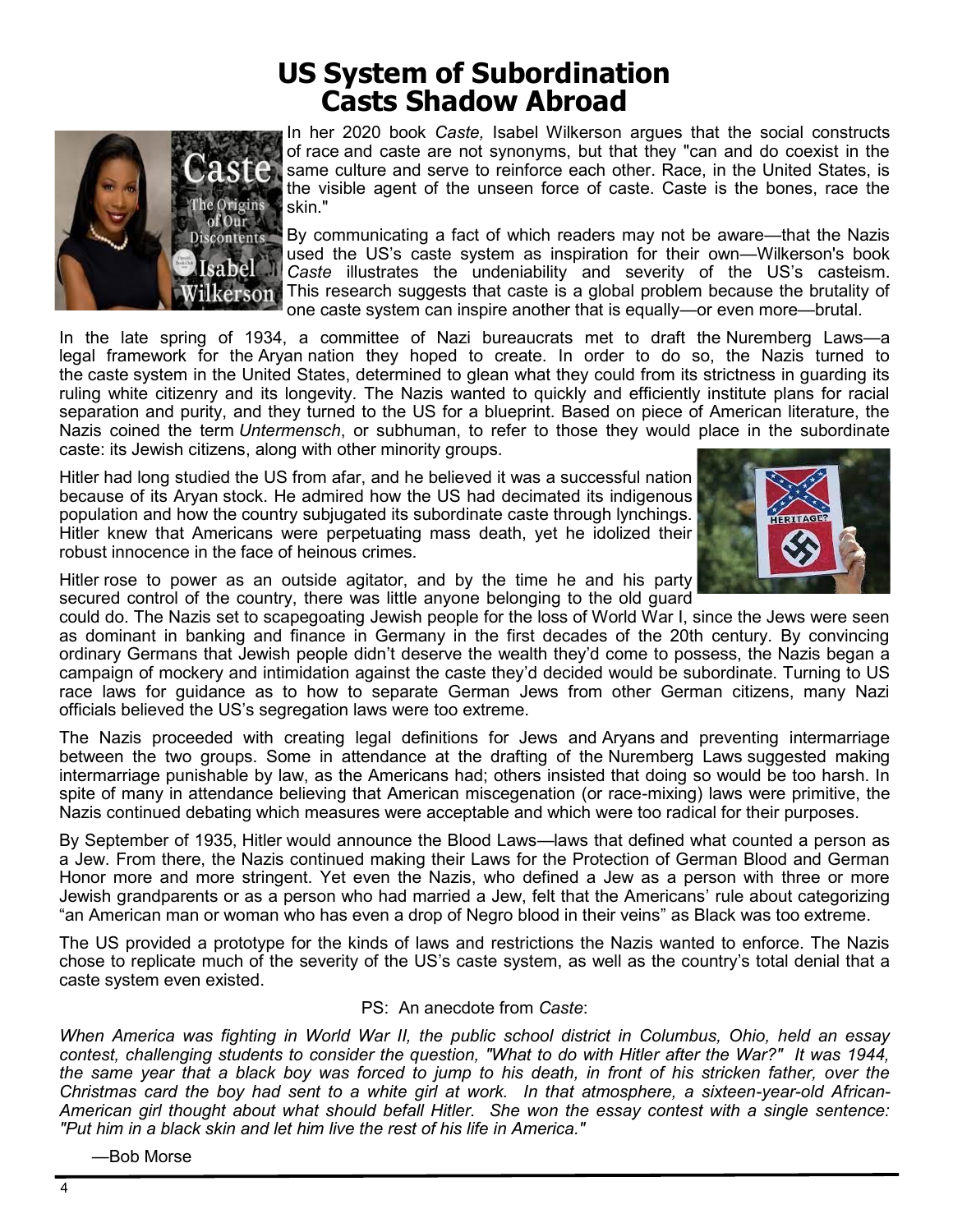# **Follow-Up: Future of Quaker Worship at SMFM SUMMARY**

So far we have only received 11 (out of a potential of 40) responses to our questions regarding the future of our Meeting. The main highlights include:

1. A few Friends do not like Zoom meetings but will participate once we can meet in person.

2. At least 3 Friends are not planning to get vaccinated and are concerned that they may experience discrimination because of this choice. One of these feels that our Meeting needs to be more welcoming, an open door and trusting policy, which would include all (regardless of choices). Another Friend expressed desire for Friends to remember that a primary tenant of Quaker values is 'following the Light within" to discern one's own leading. Yet another commented that requiring vaccination would inhibit our being open to visitors.

3. A few Friends commented on the lack of sense of community and how this impacts their willingness to drive (long distance) or take time in the middle of the day, and then not experience connection..

4. A few people expressed a desire and question about how to *grow the meeting* both in size and diversity. For instance, the importance of bringing in greater age diversity or find a way to retain the younger families who come and then don't return.

In addition, two Friends spent quite a bit of time reflecting on the broader implications of these queries and had thought-filled and insightful suggestions for improving our Meeting's well-being. Many elements of what they expressed were also echoed in pieces by the other respondents. M&C asked permission for their words to be shared, hoping that these perspectives might speak to other people's conditions. As much as we'd

prefer receiving each participants' thoughts, for those not led to write in full, it's possible to cite a particular passage and write "This Friend Speaks My Mind."

## **Commentary from Anonymous Friend #1**

Dear Friends, In response to this message and many thoughts I have had in the past couple of years.

First of all, let me say that my time away from SMFM was initially about recuperating from my clerkship and dealing with some serious health issues. Thereafter, I have thought about coming back regularly several times and barriers have come up.

Having been a Friend for about 25 years and quite involved during almost all of that time, not attending Meeting for Worship regularly is a big deal for me and, if I am having these challenges, I can imagine that others who are less devoted may have similar issues.

#### **Time of day**

SMFM's meeting time of 11 AM cuts into the middle of the day and leaves me weak with hunger and needing to leave right away at the end, rather than having the leisure to stay and talk.

• I would LOVE for Meeting For Worship to be around 9:30 AM or even 10 AM. Then, other events could be after that and people could feel inspired to stay and attend those, if able, and be done by lunchtime. More people might attend "1st hour" events, because they wouldn't have to plan in advance.

• Meeting for Business could include lunch.

Continued on Page 6

### **Brown Bag In The Park Sunday 25 July In Glenwood Park After Worship** *Weather Permitting*

**HYBRID MEETING SETUP** 

zoom

**FACE TO** 

**FACE** 

Many of us miss the potlucks that we had in the past where we shared conversation and food. Brown Bag In The Park is our summer start to regain time together, a time for reconnecting with F(f)riends.

Please bring something to eat and a chair or a blanket on which to sit. Friendship and Hospitality will supply drinks.



—Crystal Bosbach



Janine Devereaux. Ministry & Counsel is helping her find suitable housing.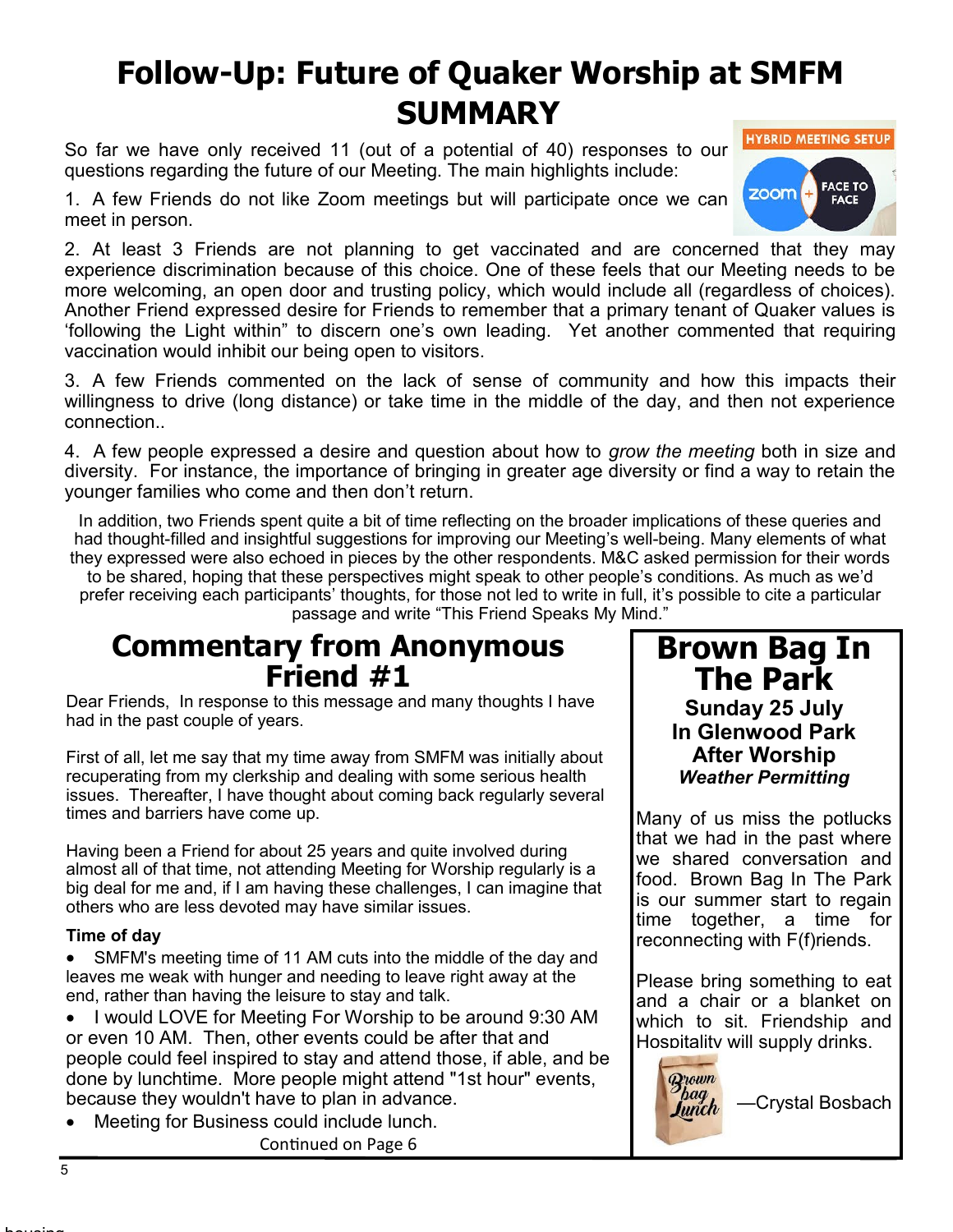# **Future of Quaker Worship at SMFM: Commentary #1**

#### Continued from Page 5

#### **Community**

• I know that SMFM has been trying to meet the needs of everyone by dividing attendees into Zoom, in-person in the meetinghouse and outdoors, but we are a small community, and it seems vital to gather ourselves in one place, as much as safely possible, or we lose one of the greatest strengths we have.

• Being outdoors seemed like a great idea, but the meeting outdoors was so far apart, with masks, that it was impossible to hear one another. What was the point of gathering when it felt we were speaking into the void and couldn't benefit from others' ministry?

• Many people are LONGING for true community. How can SMFM provide opportunities for that in this time?

#### **Overcommitment**

- It seemed for some time that a few people were being called upon to do many things
- It can seem like pressure, especially for busy mid-life people who are parents, working, volunteering, caretaking, etc. and may not have more time to give.
- Does our busy DOING distract from centering, grounding, and listening for Spirit?

#### **Getting Back to The Core of What We Do Together**

• When a meeting is struggling with attendance, it is a red flag. What I have seen WORK in saving such meetings from extinction is a pause of doing and a refocus on the core of gathering to be community and to worship together. That is, after all, the root out of which all our doing should spring.

• This pandemic has given many people the gift/challenge of re-evaluating all their doing and refocusing them on being present, being with those they care about and choosing carefully where they put their energy. This is a moment to consider the same and to focus on that.

• Unprogrammed Quakerism is a balm and a potentially really welcome thing in this modern world, IF ONLY people knew about it and could easily participate.

#### **Diversity of Age & Other Diversity**

• If we wish unprogrammed Quaker Worship to continue in this valley, we need younger attenders and a more diverse community in other ways.

• Reaching out to other meetings who have succeeded in growing a more diverse attender/member-base and learning what they have done and being willing to follow their example.

In order to promote this, I have several ideas. They may seem radical, but so is SMFM fading into black and being no more, but I could see that happening without a shift. After some time getting back to basics, I suggest the following:

**\*** Providing stable, reliable, safe, well-led childcare and kids programming for families by offering a paid 1-year position to a Young Adult Friend from elsewhere to run such a program (e.g., a recent college grad, someone experienced in FGC youth programming, or an Earlham School of Religion grad) with housing in a Friend's house or as the meetinghouse caretaker living on site. They could also help with outreach to SOU, etc., etc.

**\*** A central, accessible location in Medford /Phoenix area

**\*** Commitment to outreach where people already are

#### **Location & Resources**

• Our building is an enormous untapped resource.

• Selling our building and building/purchasing/renting a space in a more central location would fund the above kids program/caretaker position for years and years AND allow for a significant contribution to causes we care about, including Peace House.

• Re-considering how we invest our monetary and other resources, so we can do the most good and aren't counting on one or only a few people who donate much and will not always do so.

Thank you for your service.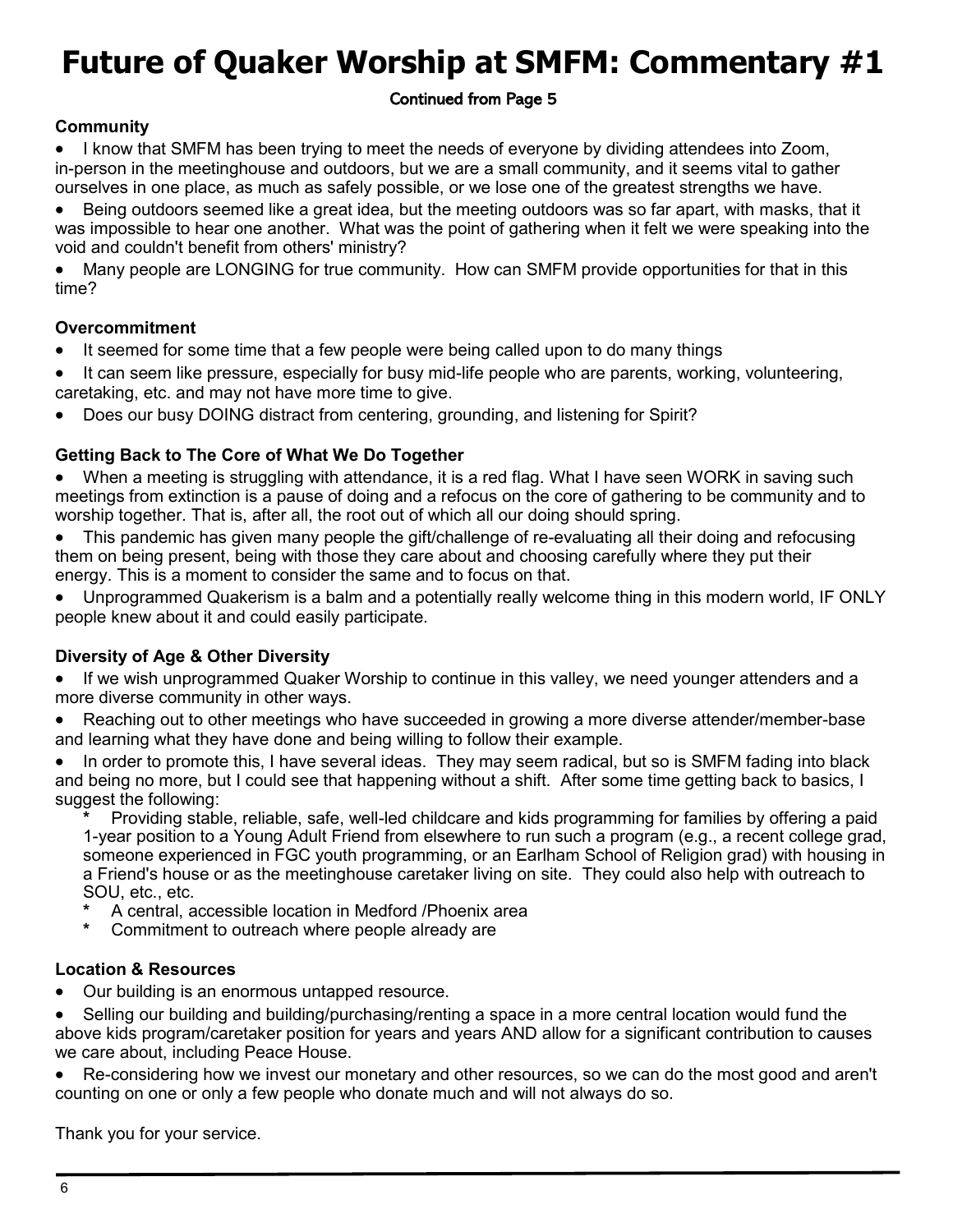## **Commentary on Quaker Worship: Anonymous Friend #2**

I recently participated in worship for the first time in over six months, I think, and came with a question in my mind about why I haven't been attending. I do find Zoom rather tiring, but it's also nice to not have any commute at all & be comfortable at home and all that. I found that I was unwilling to hear any leadings at this time, which is not all that worship is for, so that's ok. I needed to feel the nurturing side of Love instead of the challenging side, and that's fine.

I like that there are multiple options available for folks. There's a balancing act we all need to do to decide between the Zoom, the pollens outdoors, the covid risk indoors, all of that. For some the mask-wearing is a barrier (I don't mind it).

*What would support you in participating in the life of SMFM?* I value Meeting for the support and fellowship in trying to live our Quaker values of truth, equality, and continuing revelation. I fell out of the habit of coming when life got crazy and different during the pandemic. I wonder if that's true for others. Maybe some kind of "welcome back" event or message would normalize this? I don't know. I don't feel ready for an in-person indoor party, though! Perhaps just an acknowledgement that things have been different, that our response may have been to detach from Meeting, and that's ok, and that we're ready to welcome folks back with [whatever is determined] in place for safety.

Maybe some more clarity that we want to be responsible without being exclusive would support my involvement. I was frustrated with the conversation we had around possibly doing away with membership, because, to my mind, membership is a responsibility rather than a privilege. There has been some discussion lately about possibly excluding the unvaccinated from indoors. It's like two polar-opposite discussions. Perhaps \*I\* need to realize that we discuss ideas not because they come from a sense of the Meeting, but because we take individual thoughts/feelings/leadings seriously enough to consider them deeply; so I am badly misreading what is happening if I have a sense that the conversations reflect the thoughts of the group.

*What needs to be in place for you to be able to rejoin SMFM (for Worship or First Hour or other activities)?* I'd really like to know that we aren't inviting multiple unvaccinated people to be together indoors without masks and distance, but I also feel that a "vaccinated only" policy is exclusionary and contrary to Quaker and Christian values. This is really hard.

I think there's been a real loss of some of our wise elders as well. The age range at Meeting has narrowed over the past few years, which is an unfortunate loss of diversity. Not that these can be fixed easily or at all!

*Do you have any specific safety concerns that we need to be aware of as we discern way forward as a Meeting?* My safety concerns around the pandemic change regularly with the public health data, which are improving with the vaccine. I am so grateful we have it! My heart is full for all the friends and neighbors who worked so hard and all those who got a shot (or 2) even if they felt nervous, dubious, or like sheeple.

I'll say also that I'm planning to attend FGC Gathering (virtually), partly to explore this question for myself about Quaker practice. Thanks for reading all of these semi-related thoughts and feelings!

# **Health & Safety Panel**

### **9:30 am Sunday 1 August**

### **Simultaneously at Meeting House & on Zoom**

Process: Panel discussion followed by Q&A, convened by Ministry & Counsel

Panel: Local Quakers who are medical providers

Purpose: Provide clarification on mask-wearing and on co-mingling of vaccinated and unvaccinated people

Hope: Sharing perspectives will lead to supporting each other in such Quaker practices as honoring diversity, respecting each person's inner guidance, and peace-making within community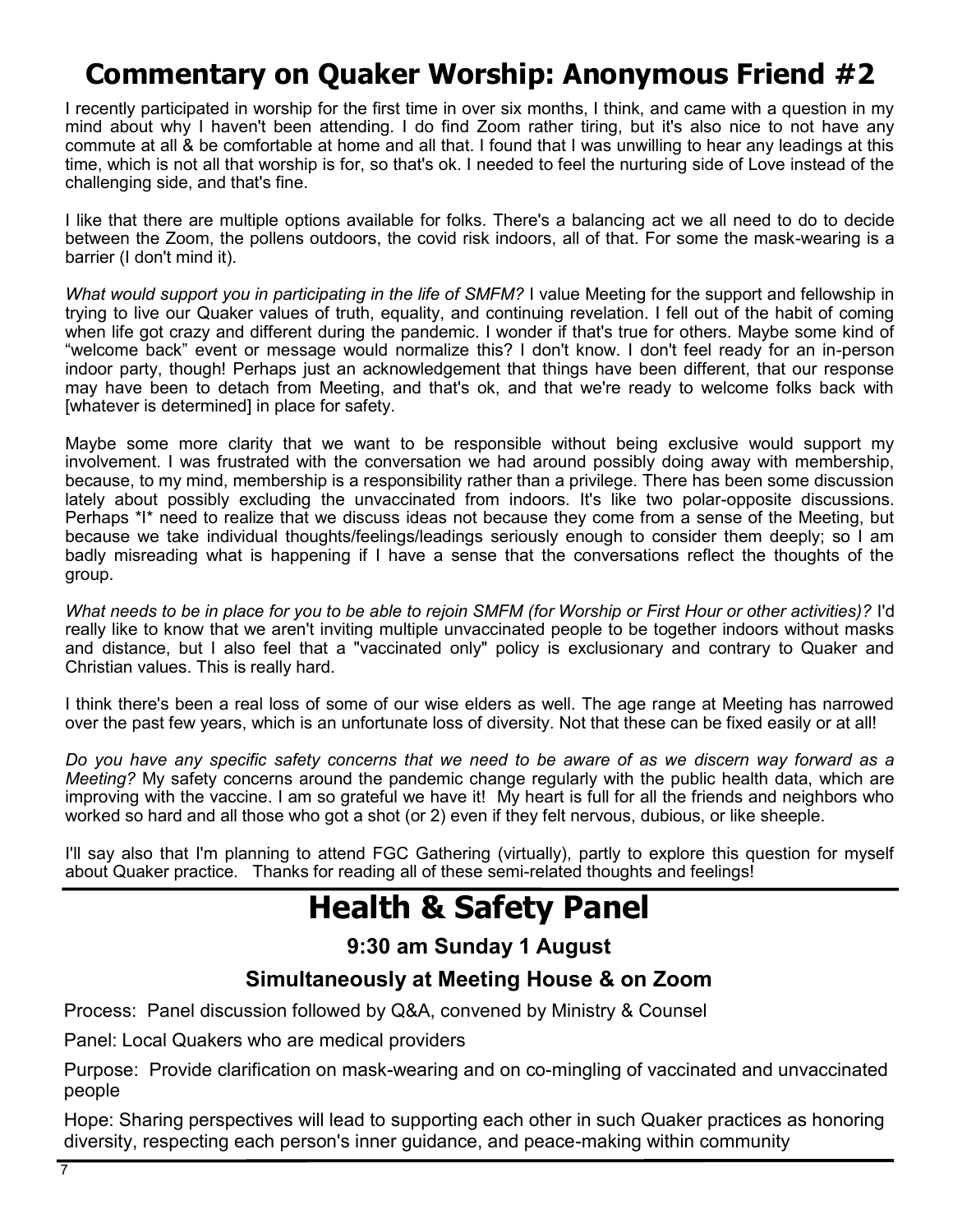## **Nuclear Weapons: Commemorating Bombings & Persuading Leaders**

**Commemoration:** South Mountain Friends Meeting is working with Peace House and the Ashland Culture of Peace Commission to commemorate the anniversary of the atomic bombings of Japanese cities. After missing a year because of the pandemic, we will again hold our traditional ceremony at the entrance to **Lithia Park in Ashland on 6 August at 8 am**. It will include sounding the gong at 8:15, when the first nuclear weapon ever used against human beings exploded over Hiroshima. Planning has just begun, so there may be other activities during the 6-9 August period of remembrance.

**Persuasion:** On 22 January of this year, the UN-sponsored Treaty on the Prohibition of Nuclear Weapons entered into force and was established as international law. As a result, our advocacy has become simplified. We must persuade our national leaders to become party to the treaty. That message will be front and center this year and as long as the governments of the nine nuclear-weapons states cling to the illusion that their possession enhances their power.

—Herb Rothschild



## **New Contributions to SMFM Library**

Come browse our library which has received new interesting books recently. Terri Brain kindly contributed several, including *Caste***,** which the NY Times called an "instant American classic." She also gave us *Resisting Structural Evil*, one on Christian Mysticism, and *A Hidden Wholeness*. Additionally donated was *A Passion for Learning*, portraying the life and teachings of a noted Palestinian Quaker. Martin Luther King's *Why We Can't Wait* was also added to our collection. Thanks to all of you who have shared your new or gently used books with us.

—Fran Curtis, SMFM Librarian

## **Virtual 2021 Annual Session North Pacific Yearly Meeting**

### **Time To Register**

Friends of all ages from around the Northwest and beyond will again gather for a virtual Annual Session on Zoom in July for worship, fellowship, interesting presentations, fun, and discussions. We are making it more fun this year for Younger Friends. Children will receive an exciting box of crafts and other activities.

The theme for this year's Annual Session is *Courage in the face of Fear—Faith, Hope, Love*. Cherice Bock, Creation Justice Advocate at Ecumenical Ministries of Oregon, will be the Friend in Residence.



Register now at [as.npym.org/registration](https://as.npym.org/registration) for [North Pacific](https://npym.org/)  [Yearly Meeting](https://npym.org/)'s Virtual Annual Session & Pre-Annual Session [Interest](https://as.npym.org/interest-groups) Groups. Events begin with Interest [Groups](https://as.npym.org/interest-groups) on the weekend evenings of 2&3 and 9&10 July, the two weekends before the main Annual Session. The main days of Annual Session will begin with get-acquainted games for all ages and worship on the evening of 14 July. Annual Session will continue through midday 18 July. The schedule is available at [as.npym.org/schedule.](https://as.npym.org/schedule)



## **Helping Friend Janine Reside in the Rogue Valley**

#### Dear Friends,

I'm looking for any type of unit or room for up to \$700 a month (more if utilities are included). As many of you know, I have a health condition which limits my housing options. I'm chemically sensitive and allergic to mold. I generally need to avoid carpeting, pesticides, strong fragrances like air fresheners and dryer sheets (natural scents are fine!), and mold/mildew. I can tolerate some of these things in the house or vicinity if I'm able to keep my room or unit free of them. I have two well-traveled, well-behaved kitties (with Airbnb and landlord references!). I'm not allergic to any animals or pollens. If you have any housing leads, please contact me at 415-847-8092.

Thanks so much, Janine Devereaux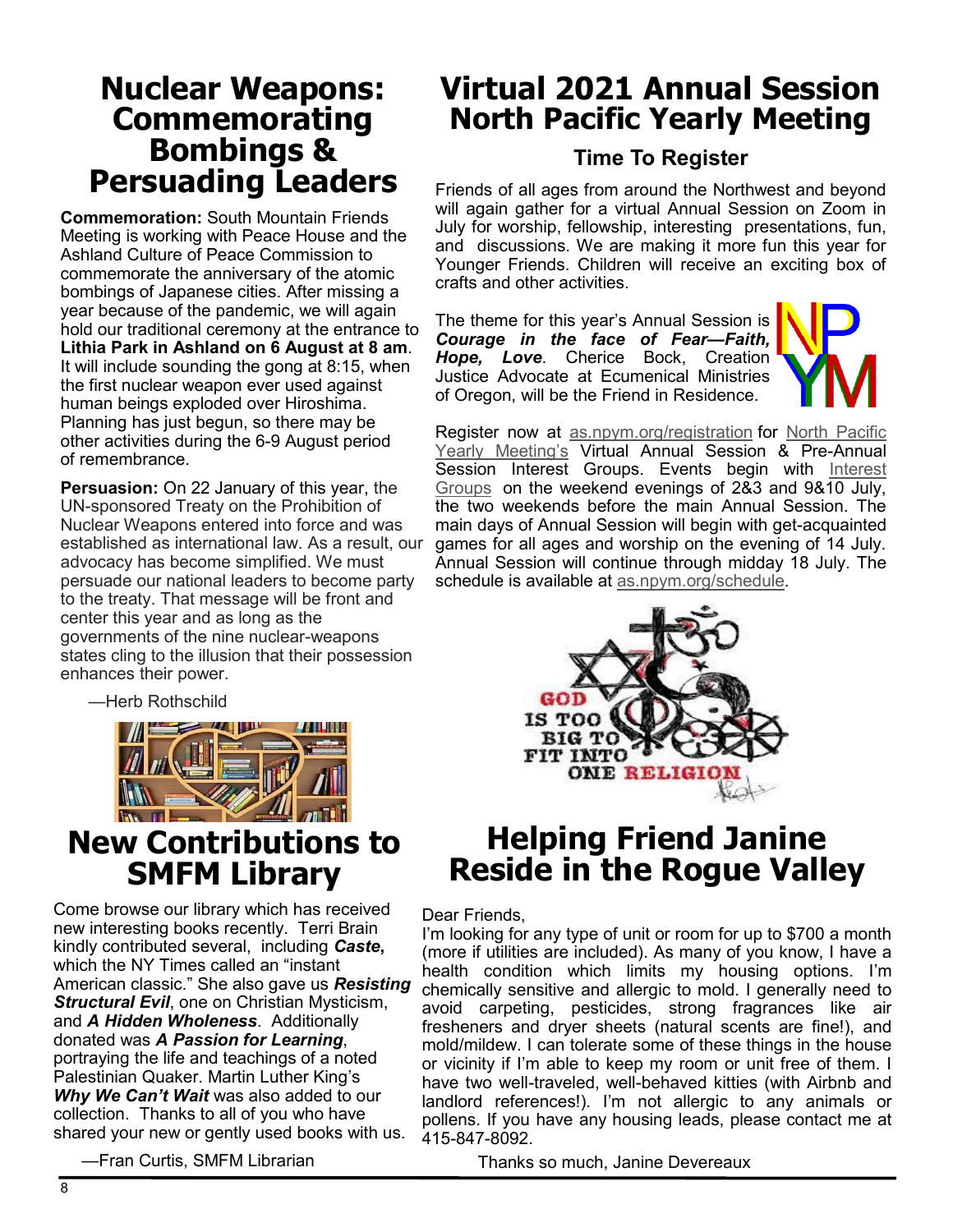# **Memorial Minute: Curt Jones**

### *South Mountain Friends will hold a Memorial Meeting for Curt Jones in Glenwood Park. 9 am (First Hour) Sunday 11 July 2021 (Refreshments to Follow)*

*Curt died on 24 April 2020, but the pandemic required us to delay the celebration of his life until now. Friends who were with the Meeting before 2012 knew Curt well, because he was one of its most active members. He played an especially large role in its financial affairs, bringing to the work skills he had acquired during a distinguished career as a corporate financial officer and a professor at the Harvard Business School. Unfortunately, the onset of dementia forced Curt to end his participation in SMFM, but he remained interested in, and financially supportive of, its affairs throughout his slow decline. Friends will welcome this opportunity to at last express our appreciation for his presence in our lives.*

Curtis Harvey Jones, born 22 April 1929, died two days after his 91<sup>st</sup> birthday, on 24 April 2020.

Curt's faith shaped his life. His Quaker roots were deep, extending back to England in the 17<sup>th</sup> century. Both sides of his family came to America at the time of William Penn. He was raised near Philadelphia and attended Friends Central School in Pennsylvania. As a young man, he dug pit latrines for American Friends Service Committee (AFSC) projects in Mexico and post-war Germany.

A lifelong conscientious objector, Curt refused induction into the military during the Korean War, which was raging when he completed his undergraduate studies at Harvard University. He was fortunate enough to perform his alternative service in Oslo, Norway, with one of the predecessor agencies of the US Agency for International Development.

By then, Curt had married Betty, who was to be his wife for the next 67 years. Together they had three Children—Barclay Jones Kopchak, Curtis Jones, Jr., and Stanley Jones. He is survived by Betty, all their children, five grandchildren, and two great-grandchildren.

Curt's first job was with Kaiser Aluminum, but he soon left to pursue graduate studies. He earned an MBA and a DBA from Harvard, after which he taught in its business school for a number of years. Then he became assistant director of the Peace Corps under its first director, Sargent Shriver. From there, the Nixon Administration recruited him to lead its effort to control inflation through wage and price controls.

Curt went back to the private sector by joining the large accounting firm of Arthur Young. The firm sent him to Plainview, Texas, to do consulting work for a meat-packing firm; soon its management offered him a job as Chief Financial Officer, which he accepted. When there was a merger shortly afterwards, he moved to Wichita, Kansas, as CFO of the larger firm. Wichita was the family home for a number of years. Then a friend from the Harvard Business School who was running the firm of Eaton Vance offered him a chance to return to the Boston area, which he and Betty had loved. Curt was the CFO for Eaton Vance until his retirement at age 65.

Looking for a place to live out their retirement years, Curt and Betty heard about the Manor in Medford, Oregon. That, plus having a son in Oregon, led them to move to Medford in 1999. Curt immediately became active in South Mountain Friends Meeting, serving for many years on Finance Committee and as Treasurer. He was always a delightful addition to our conversations, hugging happily, telling us about his family, and wanting to hear about each of our lives.

Curt and Betty loved to travel and had the opportunity to visit many parts of the world. Betty recalled especially a trip to India, with all their children and grandchildren, which included a picnic on the backs of elephants.

Afflicted by dementia at 82, during his slow decline Curt maintained his personal warmth and his quiet sense of humor. He never ceased to live in the Light, which he shared graciously and generously with us all.